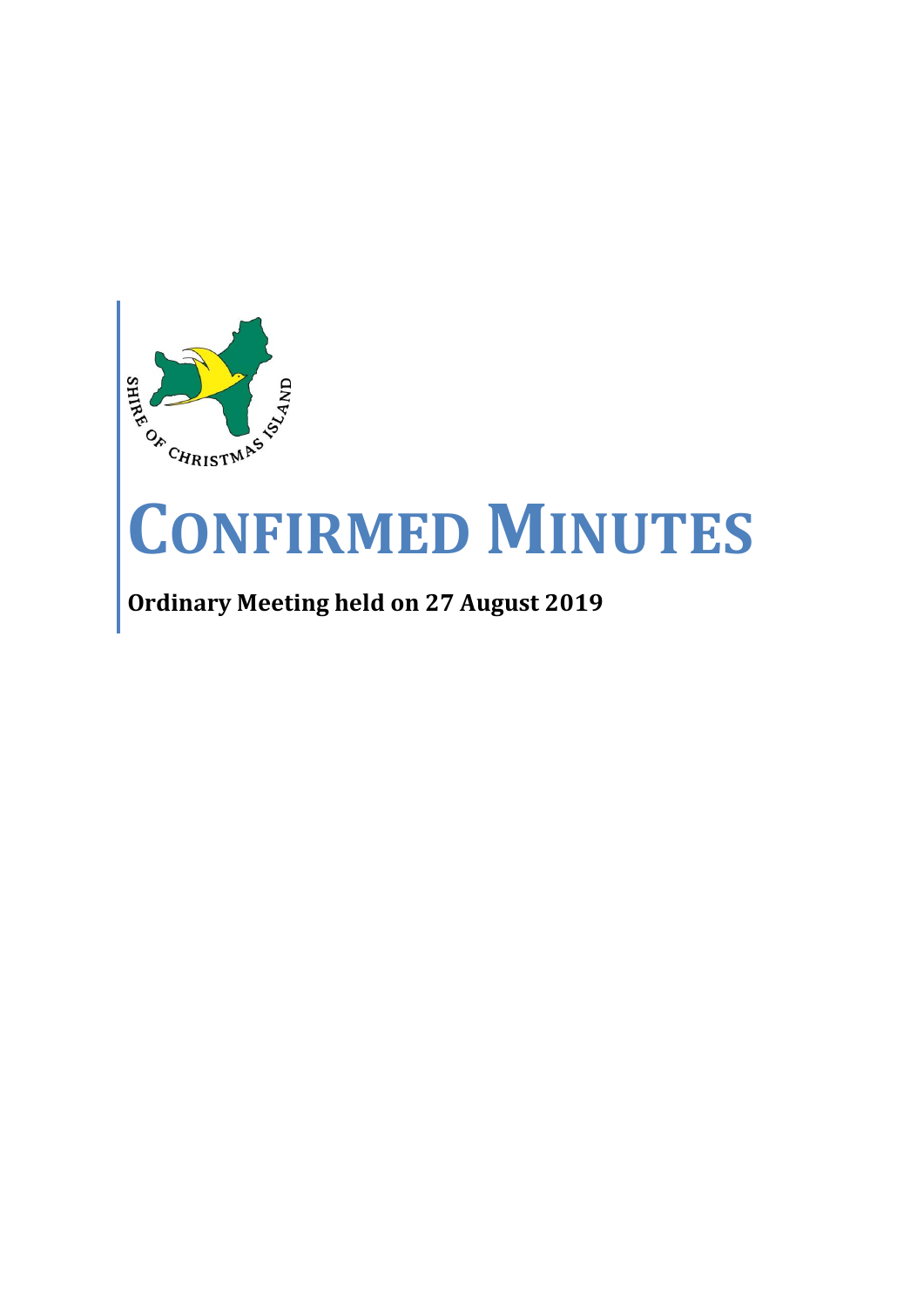

#### **Minutes of the Ordinary meeting of the Shire of Christmas Island Council held at the George Fam Chambers at 7.00pm on Tuesday 27 August 2019**

#### **TABLE OF CONTENTS**

| <b>Agenda</b><br>No. | <b>Item</b>                                                                                                                                                                                                                                 | Page           |  |  |
|----------------------|---------------------------------------------------------------------------------------------------------------------------------------------------------------------------------------------------------------------------------------------|----------------|--|--|
|                      | <b>DECLARATION OF OPENING/ANNOUNCEMENT OF VISITORS</b>                                                                                                                                                                                      | $\mathbf{1}$   |  |  |
| 1                    | 1.1<br>SHIRE PRESIDENT DECLARED THE MEETING OPEN AT 7.05PM                                                                                                                                                                                  |                |  |  |
|                      | RECORD OF ATTENDANCES/APOLOGIES/LEAVE OF ABSENCE GRANTED/DECLARATION OF<br>FINANCIAL/PROXIMITY & IMPARTIALITY INTERESTS                                                                                                                     |                |  |  |
|                      | 2.1<br><b>RECORD OF ATTENDANCE</b>                                                                                                                                                                                                          |                |  |  |
| $\overline{2}$       | 2.2<br><b>LEAVE OF ABSENCE</b>                                                                                                                                                                                                              |                |  |  |
|                      | 2.3<br>APOLOGY                                                                                                                                                                                                                              |                |  |  |
|                      | 2.4<br>DECLARATION OF FINANCIAL/IMPARTIALITY/PROXIMITY INTEREST                                                                                                                                                                             |                |  |  |
| 3                    | <b>RESPONSE TO PREVIOUS PUBLIC QUESTION TAKEN ON NOTICE</b>                                                                                                                                                                                 | $\overline{2}$ |  |  |
| 4                    | <b>PUBLIC QUESTION TIME</b>                                                                                                                                                                                                                 | $\overline{2}$ |  |  |
| 5                    | <b>APPLICATION FOR LEAVE OF ABSENCE</b><br>5.1<br>LEAVE OF ABSENCE - CR LEE                                                                                                                                                                 | $\overline{2}$ |  |  |
| 6                    | PETITIONS/DEPUTATIONS/PRESENTATIONS                                                                                                                                                                                                         | $\overline{2}$ |  |  |
| 7                    | CONFIRMATION OF MINUTES OF PREVIOUS MEETING(S)/BUSINESS ARISING FROM<br><b>PREVIOUS MEETINGS</b><br>7.1<br>MINUTES OF ORDINARY COUNCIL MEETING HELD ON 16 JULY 2019<br>7.2<br><b>BUSINESS ARISING FROM THE MINUTES OF PREVIOUS MEETINGS</b> | $\overline{2}$ |  |  |
| 8                    | ANNOUNCEMENTS BY THE PRESIDING MEMBER WITHOUT DISCUSSION                                                                                                                                                                                    | 2              |  |  |
| 9                    | <b>COMMITTEE REPORTS</b><br>9.1<br><b>MINUTES OF COMMUNITY CONSULTATIVE COMMITTEE MEETINGS</b>                                                                                                                                              | $2 - 3$        |  |  |
| 10                   | <b>OFFICER REPORTS</b>                                                                                                                                                                                                                      | 3              |  |  |
| 10.1                 | <b>CHIEF EXECUTIVE OFFICER</b>                                                                                                                                                                                                              |                |  |  |
|                      | 10.1.1 COMMUNITY ASSISTANCE GRANTS                                                                                                                                                                                                          |                |  |  |
|                      | 10.1.2 LOCAL GOVERNMENT ELECTIONS 19 OCTOBER 2019                                                                                                                                                                                           | $3 - 4$        |  |  |
|                      | 10.1.3 EXTENSION TO PREVIOUSLY APPROVED PLANNING APPROVAL TO REBUILD /<br>OVERHAUL ENLARGE CI CINEMA SCREEN FRAME AND SCREEN                                                                                                                |                |  |  |
|                      | 10.1.4 FINANCIAL MANAGEMENT REVIEW REPORT JUNE 2019                                                                                                                                                                                         |                |  |  |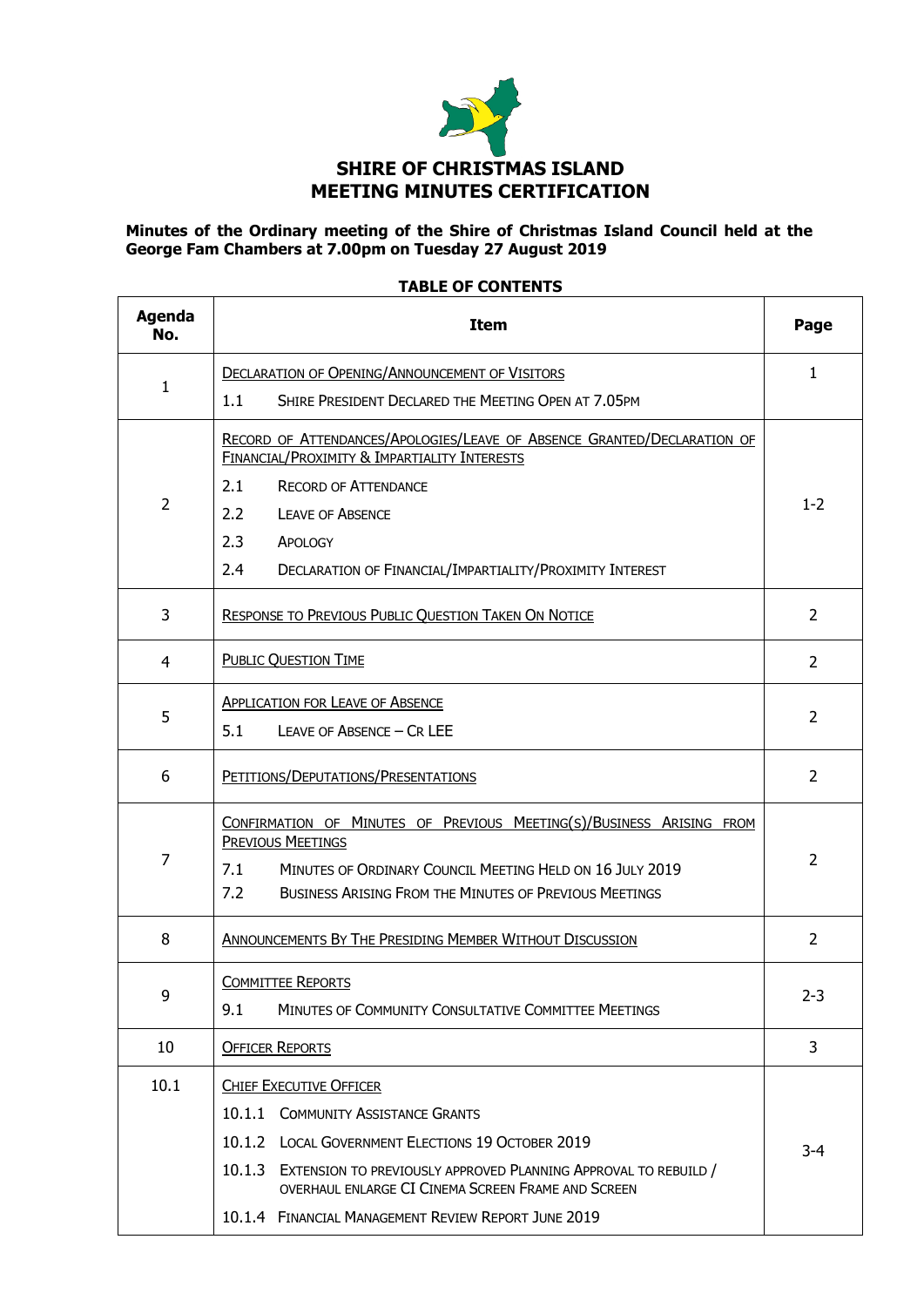|      | 10.1.5 IOT ANNUAL MARINE DEBRIS PROJECT                                                                                                                   |   |
|------|-----------------------------------------------------------------------------------------------------------------------------------------------------------|---|
|      | 10.1.6 PROPOSED ADDITIONAL TOURISM DEVELOPMENT                                                                                                            |   |
| 10.2 | <b>MANAGER FINANCE AND IT</b><br>10.2.1 SCHEDULE OF ACCOUNTS - JUNE 2019<br>10.2.2 FINANCIAL STATEMENTS - JUNE/JULY 2019                                  | 5 |
| 10.3 | <b>MANAGER COMMUNITY/RECREATION SERVICES &amp; TRAINING</b>                                                                                               | 5 |
| 10.4 | <b>MANAGER WORK, SERVICES &amp; WASTE</b><br>10.4.1 NEW FRONT END LOADER<br>10.4.2 PURCHASE OF 3 TOYOTA HILUX UTES<br>10.4.3 PURCHASE OF 7 TON TRAY TRUCK | 5 |
| 10.5 | <b>MANAGER GOVERNANCE, RESEARCH, POLICY AND GRANTS</b><br>10.5.1 EQUAL EMPLOYMENT OPPORTUNITY MANAGEMENT PLAN                                             | 5 |
| 11   | ELECTED MEMBERS MOTIONS OF WHICH PREVIOUS NOTICE HAS BEEN GIVEN                                                                                           | 6 |
| 12   | NEW BUSINESS OF AN URGENT NATURE INTRODUCED BY DECISION OF THE MEETING                                                                                    | 6 |
| 13   | <b>BEHIND CLOSED DOORS</b><br>13.1<br>CEO PERFORMANCE APPRAISAL                                                                                           | 6 |
| 14   | <b>CLOSURE OF MEETING</b><br>THE SHIRE PRESIDENT CLOSED THE MEETING AT 8.00PM                                                                             | 6 |
| 15   | DATE OF NEXT MEETING: 24 SEPTEMBER 2019                                                                                                                   | 6 |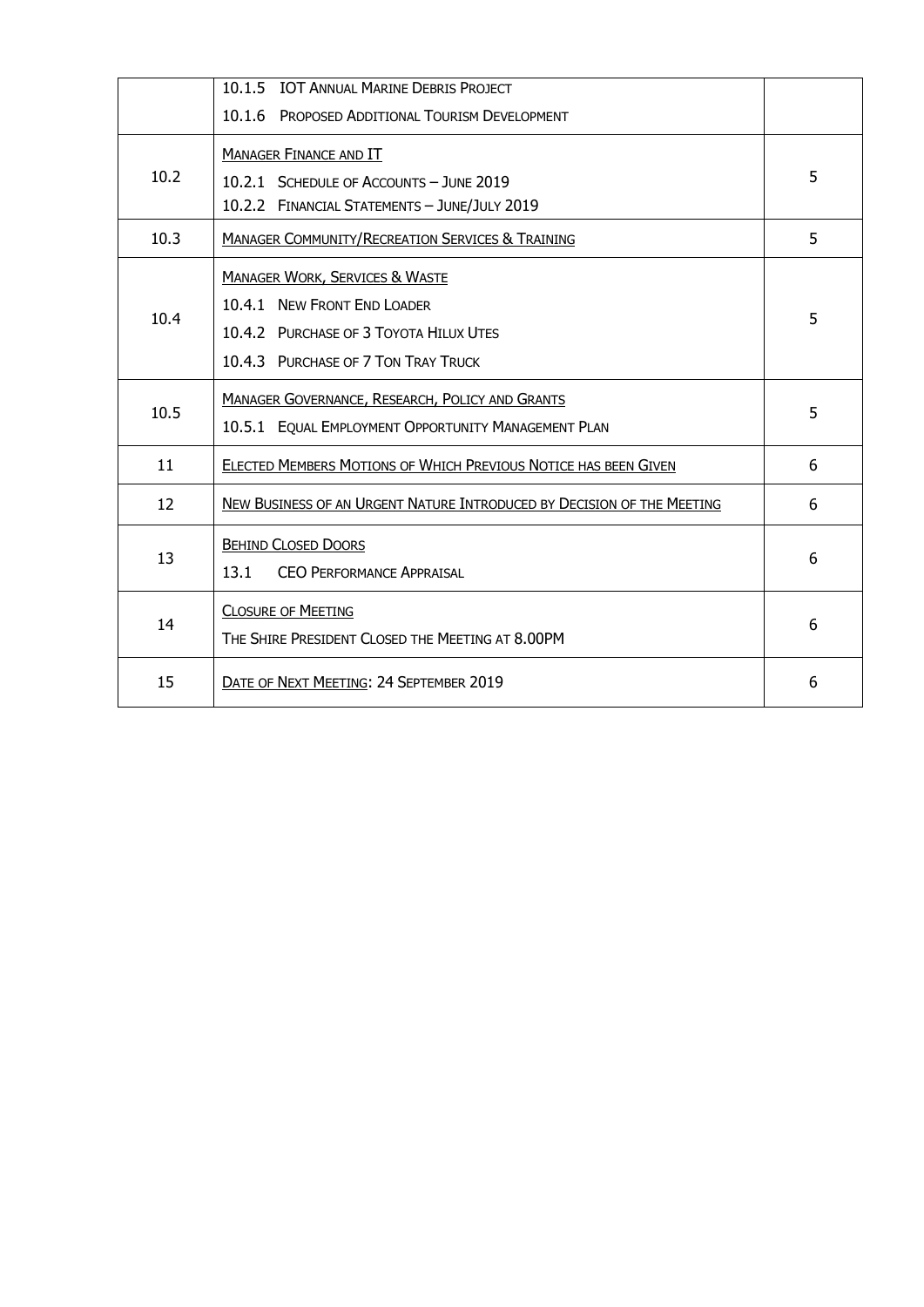

#### **CONFIRMED MINUTES**

**Ordinary Meeting of the Shire of Christmas Island held at the George Fam Chambers at 7.00pm on Tuesday 27 August 2019**

#### **1 DECLARATION OF OPENING/ANNOUNCEMENT OF VISITORS**

The Shire President declared the meeting open at 7.05pm.

1.1 Shire President welcomes Helene **BARTLESON**, Shire Heritage Consultant.

#### **2 RECORD OF ATTENDANCE/APOLOGIES/LEAVE OF ABSENCE/ DECLARATIONS OF FINANCIAL INTEREST**

2.1 **Record of Attendance**

Councillors Cr Azmi **YON**

Shire President **Criminal Criminal Criminal Criminal Criminal Criminal Criminal Criminal Criminal Criminal Operation** Deputy President Cr Kee Heng **FOO** Cr Rosnah **PAL** Cr Nora **KOH** Cr Kelvin **LEE** Cr Philip **WOO** Cr Hafiz **MASLI**

Chief Executive Officer **David PRICE** Manager Finance and Admin **GAN** So Hon Manager Governance, Research, Policy & Grants Chris **SU** Manager Works, Services & Waste Graeme **HEDDITCH** 

Minute Taker **Chris SU** 

#### 2.2 **Leave of Absence**

#### 2.3 **Apologies -** Cr Vincent **SAW** and Manager Community/Recreation Services & Training, Olivier **LINES**

#### 2.4 **Declarations of Financial/Impartiality/Proximity Interest**

- 2.4.1 Declaration of Impartiality Interest Item 10.1.1 Community Assistance Grants:
	- Cr THOMSON declared an interest on the basis that he is the General Secretary of the Union of Christmas Island Workers
	- Cr FOO declared an interest on the basis that he is the President of Union of Christmas Island Workers (UCIW) and a care taker of several temples
	- Cr YON declared an interest on the basis that he is the President of CI Malay Association
	- Cr KOH declared an interest on the basis that she is the President of CI Women's Association, the Vice President of UCIW and a committee member of CI Neighbourhood Centre.
	- Cr LEE declared an interest on the basis that he is the Vice President of UCIW
	- Cr WOO declared an interest on the basis that he is a member of UCIW, a member of Poon Saan club and his son is a member of the CI Kung Fu Club
	- Cr MASLI declared an interest on the basis that he is an executive member of the UCIW and CI Malay Association and an employee of CI Neighbourhood Centre
	- Cr PAL declared an interest on the basis that she is an executive member of CI Malay Association and an employee of CI District High School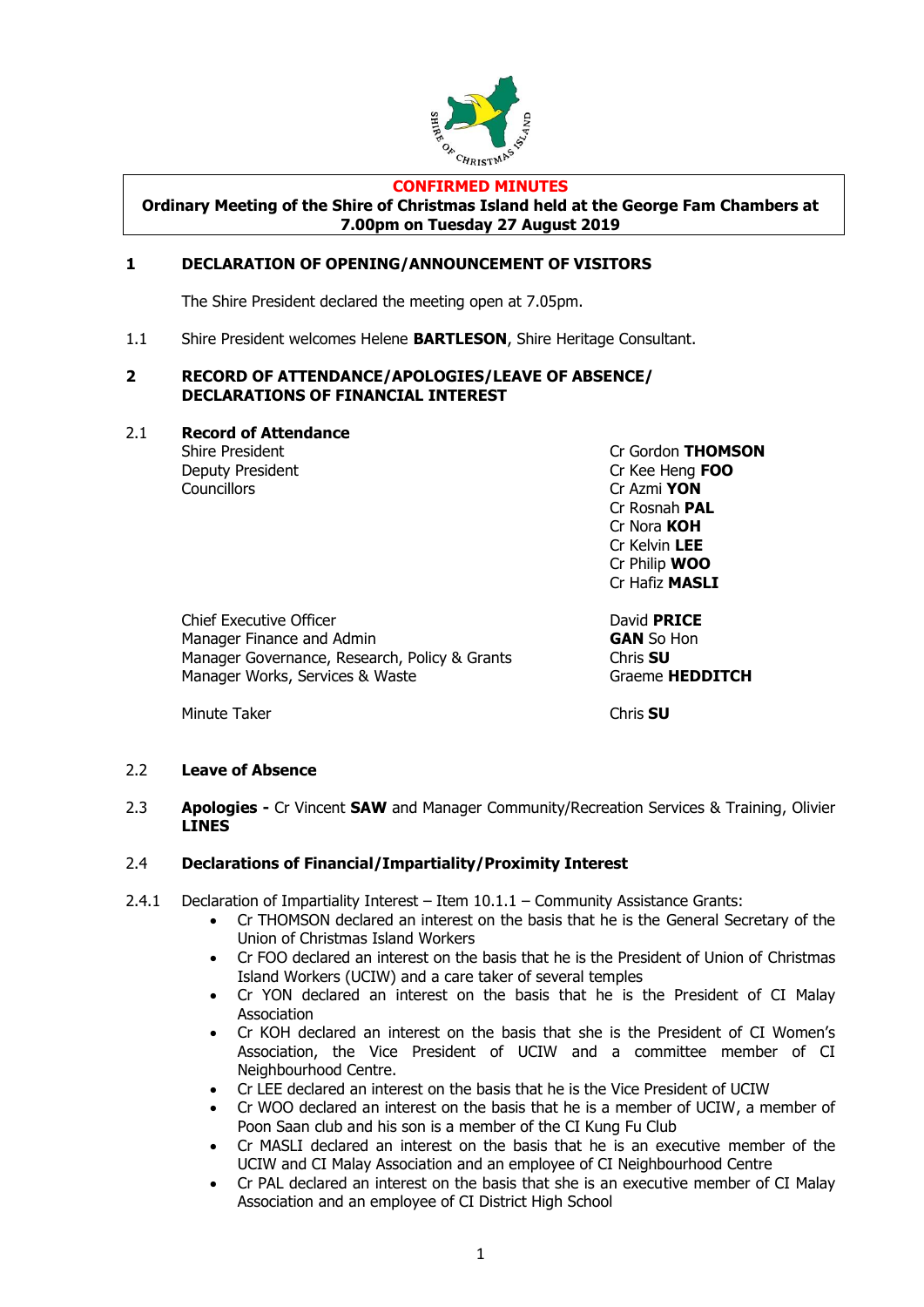#### **3 RESPONSE TO PREVIOUS PUBLIC QUESTIONS TAKEN ON NOTICE**

3.1 SOCI CEO David **PRICE** received a response from General Manager Mark **DAVEY** Virgin Australia Regional Airlines (VARA) from SOCI's letter of  $12<sup>th</sup>$  July that provided feedback on a shortage of food on a VARA Christmas Island flight. Mark **DAVEY** responded that new protocols were now in place to ensure food supplied will be sufficient for headcount and regarding the gluten free option request, that VARA were updating the menus by December 2019 so that gluten free will no longer be a purchase-from-cart option only.

#### **4 PUBLIC QUESTION TIME**

#### **5 APPLICATIONS FOR LEAVE OF ABSENCE**

#### **6 PETITIONS/DEPUTATIONS/PRESENTATIONS**

Cr Azmi **YON** presented to Council a copy of an island petition responding to the CI Fisheries Ordinance exposure draft signed by 140 residents.

Members receive petition presented.

| <b>Council Resolution</b>                                                                                                                                                                                                                     |                         |                       |
|-----------------------------------------------------------------------------------------------------------------------------------------------------------------------------------------------------------------------------------------------|-------------------------|-----------------------|
| <b>Moved: Cr YON</b>                                                                                                                                                                                                                          | <b>Seconded: Cr LEE</b> | <b>Res. No: 60/19</b> |
| That Council receive the Christmas Island Fisheries Petition and will forward it to the Department of<br>Infrastructure, Regional Development and Cities in accordance to the advertised deadline for the<br>petition, Sept 1 <sup>st</sup> . |                         |                       |

#### **Carried: 8/0**

#### **7 CONFIRMATION OF MINUTES OF PREVIOUS MEETINGS/BUSINESS ARISING FROM THE MINUTES OF PREVIOUS MEETINGS**

#### **7.1 Minutes of Ordinary Council Meeting held on 16 July 2019** Members considered the unconfirmed minutes.

| <b>Council Resolution</b> | ושטוווי שטוויוסו ושטוויט שווט טויט ושטווטו וטו ושניו ו                          |                         |                       |  |  |  |
|---------------------------|---------------------------------------------------------------------------------|-------------------------|-----------------------|--|--|--|
| <b>Moved: Cr PAL</b>      |                                                                                 | <b>Seconded: Cr KOH</b> | <b>Res. No: 61/19</b> |  |  |  |
|                           | That Council adopt the unconfirmed minutes of the 16 July 2019 Council Meeting. |                         |                       |  |  |  |
| <b>Carried:</b>           | 8/0                                                                             |                         |                       |  |  |  |

**7.2 Business Arising from the Minutes of Previous Meetings**

7.2.1 Item 4.5 of the July 2019 Ordinary Meeting regarding the finalisation of the communique for the Governance Forum held in Canberra has been completed.

#### **8 ANNOUNCEMENTS BY PRESIDING MEMBER WITHOUT DISCUSSION**

8.1 Cr Gordon **THOMSON** informed the meeting that he had made two approvals for Community Assistance Grants in July; one to the Grants Well Temple Committee for \$300 for their annual observation and one to the Sheng Wong Temple Committee for \$1000 to meet the expenses for the Hungry Ghost Ceremony opening costs.

#### **9 REPORTS OF COMMITTEES**

9.1 Minutes of Community Consultative Committee Meetings

#### **Council Resolution**

#### **Moved: Cr MASLI Seconded: Cr LEE Res. No: 62 /19**

That the Confirmed Minutes of the Community Consultative Committee meeting held on 7 November 2018, the Confirmed Minutes of the Community Consultative Committee meeting held on 29 May 2019 and the Confirmed Minutes of the CCC meeting held on July 31st be received.

**Carried: 8/0**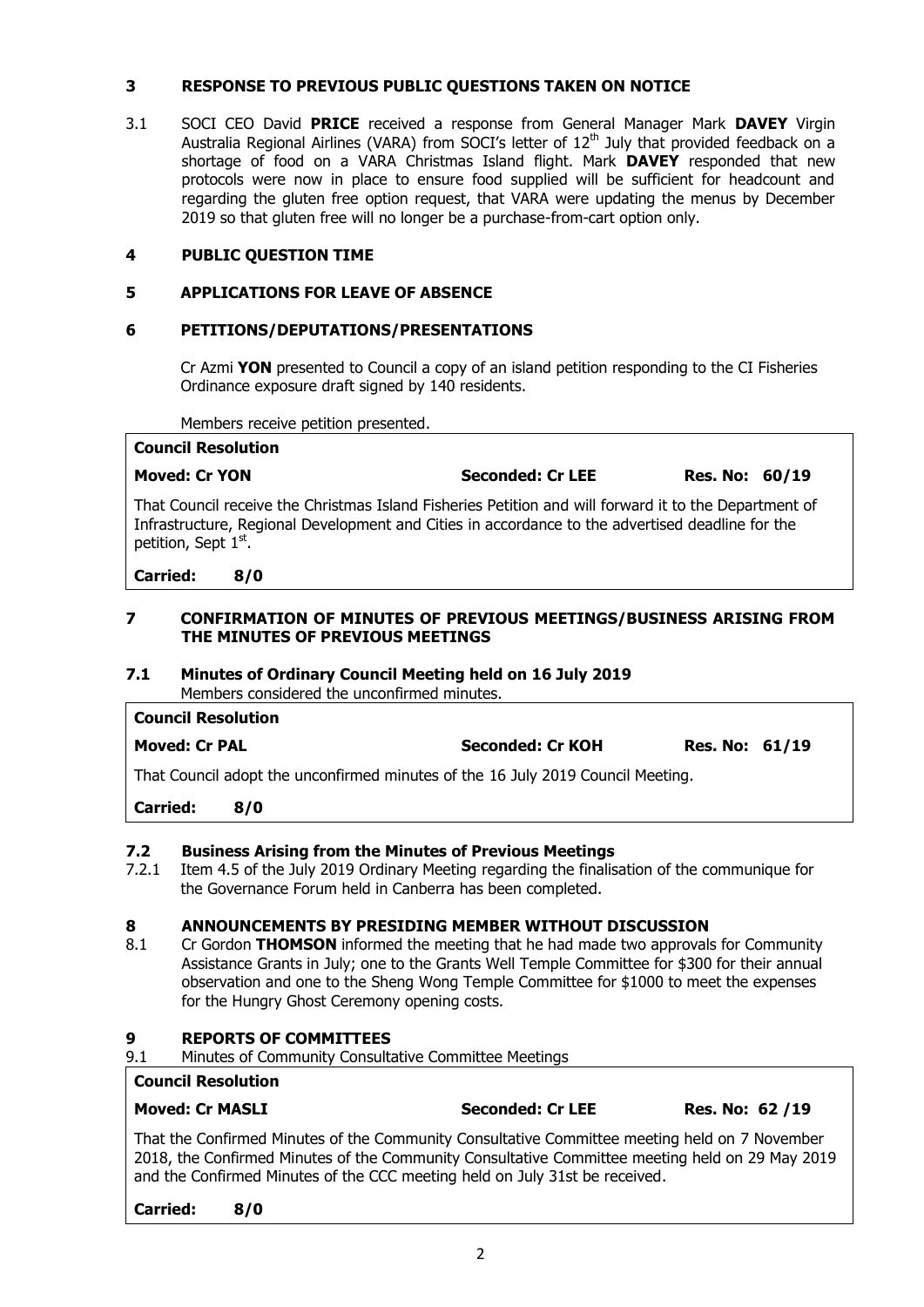#### **10 REPORTS OF OFFICERS**

#### **10.1 Chief Executive Officer**

10.1.1 Community Assistance Grants

Declaration of Impartiality Interest  $-$  Item  $10.1.1$  – Community Assistance Grants:

- Cr THOMSON declared an interest on the basis that he is the General Secretary of the Union of Christmas Island Workers
- Cr FOO declared an interest on the basis that he is the President of Union of Christmas Island Workers (UCIW) and a care taker of several temples
- Cr YON declared an interest on the basis that he is the President of CI Malay Association
- Cr KOH declared an interest on the basis that she is the President of CI Women's Association, the Vice President of UCIW and a committee member of CI Neighbourhood Centre.
- Cr LEE declared an interest on the basis that he is the Vice President of UCIW
- Cr WOO declared an interest on the basis that he is a member of UCIW, a member of Poon Saan club and his son is a member of the CI Kung Fu Club
- Cr MASLI declared an interest on the basis that he is an executive member of the UCIW and CI Malay Association and an employee of CI Neighbourhood Centre
- Cr PAL declared an interest on the basis that she is an executive member of CI Malay Association and an employee of CI District High School

#### **Council Resolution**

#### **Moved: Cr YON Seconded: Cr FOO Res. No: 63/19**

- 1. The Chief Executive Officer is authorised to make payments to those organisations listed under "Proposed" in Attachment 10.1.1.1 on the basis that the approved activity occurs. In the event that the activity does not occur, the donation so allocated will be returned to the fund pool.
- 2. The Chief Executive Officer writes to each applicant advising the outcome of their application and, in the case of unsuccessful applicants, offering any in-kind assistance that may be available to enable the organisation to achieve their objectives.

#### **Carried: 8/0**

#### 10.1.2 Local Government Elections 19 October 2019

| <b>Council Resolution</b>                                                                                                                                                                                                                                                                                                                                                                                                                             |                         |                 |
|-------------------------------------------------------------------------------------------------------------------------------------------------------------------------------------------------------------------------------------------------------------------------------------------------------------------------------------------------------------------------------------------------------------------------------------------------------|-------------------------|-----------------|
| <b>Moved: Cr LEE</b>                                                                                                                                                                                                                                                                                                                                                                                                                                  | <b>Seconded: Cr FOO</b> | Res. No: 64 /19 |
| Council expressed its full support and confidence in the CEO acting as the Returning Officer for the<br>2019 Local Government Elections. Council is confident the CEO in his capacity as Returning Officer will<br>conduct the 2019 Local Government election process in full compliance with the Electoral Act and<br>Regulations in a professional, impartial and independent manner ensuring the highest standards of<br>transparency are applied. |                         |                 |
| That the Council present a written response to the Minister's letter of 5 <sup>th</sup> August 2019 regarding the<br>October 19 2019 Local Government Elections to be held on Christmas Island                                                                                                                                                                                                                                                        |                         |                 |

#### **Carried: 8/0**

**Council Resolution**

10.1.3 Extension to previously approved Planning Approval to rebuild / overhaul enlarge CI Cinema Screen Frame and Screen

# **Moved: Cr FOO Seconded: Cr MASLI Res. No: 65/19**

That Council grant the extension as requested for a 2 year period on the previously granted conditional planning approval for the proposed rebuild / overhaul and enlargement of the CI Cinema Screen Frame and Screen. Res. No 53/17.

**Carried: 8/0**

#### 3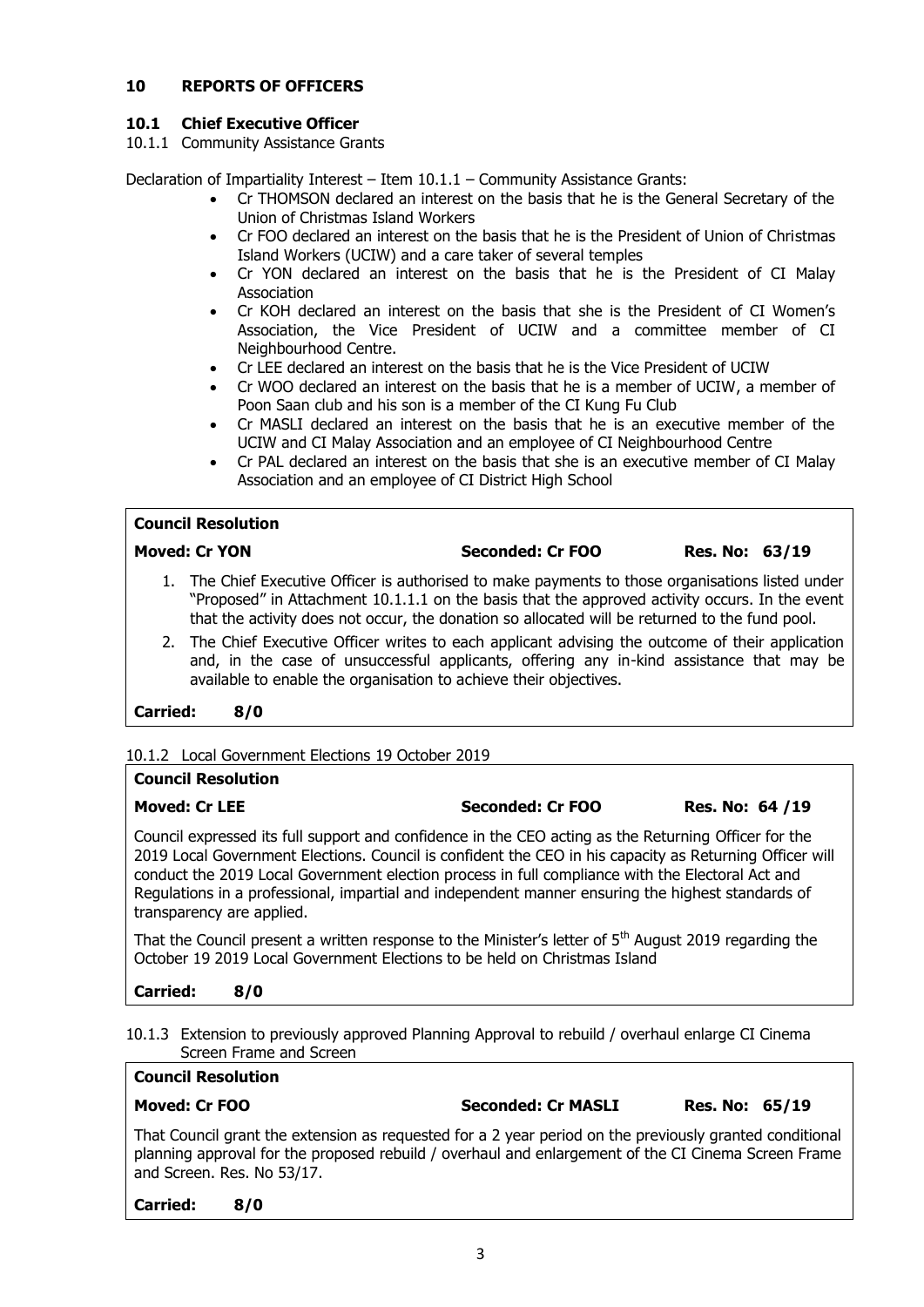|  | 10.1.4 Financial Management Review Report June 2019 |
|--|-----------------------------------------------------|
|  |                                                     |

# **Council Resolution**

# **Moved: Cr FOO Seconded: Cr KOH Res. No: 66 /19**

That Council receives the Financial Management Review Report (FMR) June 2019.

**Carried: 8/0**

10.1.5 IOT Annual Marine Debris Project

# **Council Resolution**

**Moved: Cr MASLI Seconded: Cr PAL Res. No: 67/19**

Council endorses the draft proposal for the Shire of Christmas Island to obtain the responsibility and ownership of the Annual Marine Debris Project, on the basis the project will remain fully supported by DWER (WA) with funding from the Australian Government, Department of Infrastructure, Transport, Cities and Regional Development.

**Carried: 8/0**

**Council Resolution**

#### 10.1.6 Proposed Additional Tourism Development

**Moved: Cr LEE Seconded: Cr YON Res. No: 68/19** That Council grants approval for the tourism development at Location 318 Tong Chee Road, Christmas Island, subject to the following conditions:

- 1. All development shall be in accordance with the approved development plans (attached) that form part of this development approval.
- 2. This development approval will expire if the approved development is not substantially commenced within two (2) years of the date of issue of this approval, or, within any extended period of time for which the Shire of Christmas Island has granted prior written consent.
- 3. Prior to the commencement of site works, detailed drainage plans are to be submitted for approval, to the satisfaction for the local government.
- 4. On application for a building licence, the applicant shall provide engineer certified drawings demonstrating that the all structures are compliant with Building Code requirements.
- 5. The subject for development shall be connected to reticulated water and sewer services.
- 6. The minimum setback of walls from boundaries shall be 900mm and eaves overhang shall be a minimum of 450mm unless otherwise determined by the Shire's building surveyor at Building License stage.
- 7. This approval is for short stay accommodation only. This means accommodation by a person or group of people for a period of less than three (3) months in any one 12 month period. The development shall not be used for permanent residential purposes unless consent is received from the Shire of Christmas Island.

**Carried: 8/0**

#### **10.2 Manager Finance & Administration**

#### 10.2.1 Schedule of Accounts – July 2019

| <b>Council Resolution</b>                                                             |                         |                       |  |
|---------------------------------------------------------------------------------------|-------------------------|-----------------------|--|
| Moved: Cr FOO                                                                         | <b>Seconded: Cr YON</b> | <b>Res. No: 69/19</b> |  |
| That Council approves the expenditure as presented in July 2019 Schedule of Accounts. |                         |                       |  |

**Carried: 8/0**

4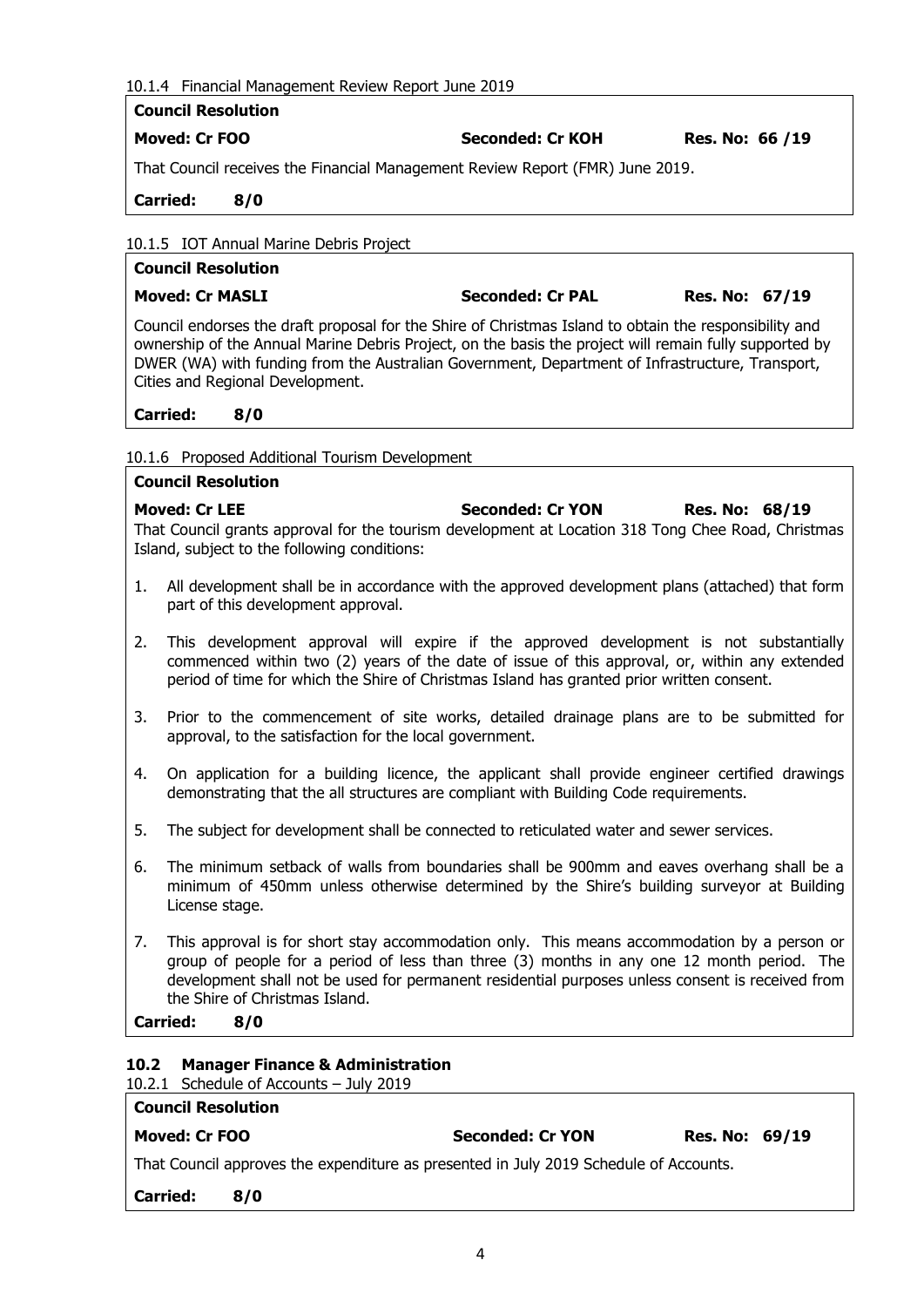#### 10.2.2 Financial Statements – June/July 2019

|                 |                             | $10.2.2$ Financial Statements – June/July 2019                                                                                                                                                         |                |       |
|-----------------|-----------------------------|--------------------------------------------------------------------------------------------------------------------------------------------------------------------------------------------------------|----------------|-------|
|                 | <b>Council Resolution</b>   |                                                                                                                                                                                                        |                |       |
|                 | <b>Moved: Cr FOO</b>        | Seconded: Cr LEE                                                                                                                                                                                       | Res. No:       | 70/19 |
| Fund.           |                             | That Council receives the Financial Statements of June (un-audited) and July 2019 for the Municipal                                                                                                    |                |       |
| <b>Carried:</b> | 8/0                         |                                                                                                                                                                                                        |                |       |
| 10.3            |                             | <b>Manager Community/Recreation Services &amp; Training</b>                                                                                                                                            |                |       |
| 10.4            | 10.4.1 New Front End Loader | <b>Manager Works, Services &amp; Waste</b>                                                                                                                                                             |                |       |
|                 | <b>Council Resolution</b>   |                                                                                                                                                                                                        |                |       |
|                 | <b>Moved: Cr YON</b>        | <b>Seconded: Cr FOO</b>                                                                                                                                                                                | Res. No: 71/19 |       |
|                 |                             | That Council accepts the Tender from Komatsu Australia Pty Ltd for the New Front End Loader<br>WA200PZ. \$198,528.00 includes delivery to Christmas Island.                                            |                |       |
| <b>Carried:</b> | 8/0                         |                                                                                                                                                                                                        |                |       |
|                 |                             | 10.4.2 Purchase of 3 Toyota Hilux Utes                                                                                                                                                                 |                |       |
|                 | <b>Council Resolution</b>   |                                                                                                                                                                                                        |                |       |
|                 | <b>Moved: Cr YON</b>        | <b>Seconded: Cr LEE</b>                                                                                                                                                                                | Res. No: 72/19 |       |
|                 |                             | That Council accepts the Tender from Scarboro Toyota. To purchase three (3) Toyota Hilux Utes                                                                                                          |                |       |
|                 |                             | \$143,739.57, including delivery to Christmas Island                                                                                                                                                   |                |       |
| <b>Carried:</b> | 8/0                         |                                                                                                                                                                                                        |                |       |
|                 |                             | 10.4.3 Purchase of 7 Ton Tray Truck                                                                                                                                                                    |                |       |
|                 | <b>Council Resolution</b>   |                                                                                                                                                                                                        |                |       |
|                 | <b>Moved: Cr YON</b>        | Seconded: Cr WOO                                                                                                                                                                                       | Res. No: 73/19 |       |
|                 |                             | That Council accepts the Tender from WA HINO for the purchase of a 7 Ton Tray Truck \$113,770.00<br>including delivery to Christmas Island.                                                            |                |       |
| <b>Carried:</b> | 8/0                         |                                                                                                                                                                                                        |                |       |
| 10.5<br>10.5.1  | <b>Council Resolution</b>   | <b>Manager Governance, Research, Policy &amp; Grants</b><br>Shire of Christmas Island Draft Waste Local Law, DEWR Template                                                                             |                |       |
|                 | <b>Moved: Cr YON</b>        | <b>Seconded: Cr MASLI</b>                                                                                                                                                                              | Res. No: 74/19 |       |
|                 | That Council -              |                                                                                                                                                                                                        |                |       |
|                 |                             | 1. Endorse the following proposed Shire of Christmas Island Local Law for advertising:<br>Christmas Island Waste Local Law 2019                                                                        |                |       |
|                 |                             |                                                                                                                                                                                                        |                |       |
|                 | and                         | 2. Advertise state wide Saturday 31 <sup>st</sup> August 2019 for public submissions and comments to the<br>proposed local laws in accordance with section 3.12 of the Local Government Act (CI) 1995, |                |       |

**Carried: 8/0**

#### **11 ELECTED MEMBERS MOTIONS OF WHICH PREVIOUS NOTICE HAS BEEN GIVEN**